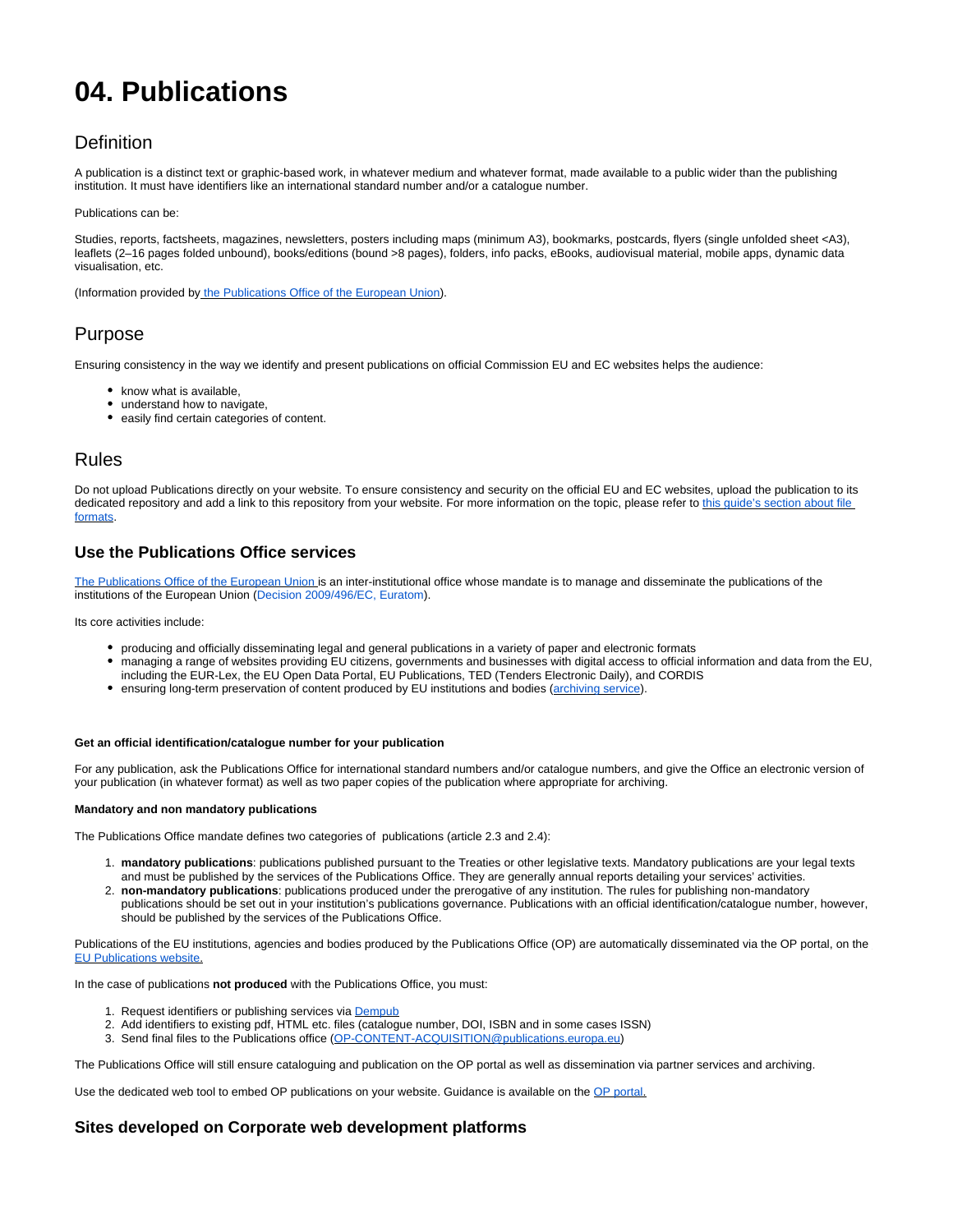If your site is developed with the corporate web development platforms (Europa Web Publishing Platform or Open Europa), you must use **content types**templates to add publications to the site:

- 1. **[The publication content type](https://webgate.ec.europa.eu/fpfis/wikis/display/WEBRAT/Publication)** collates a file or series of files that belong together, grouping content–for example reports, factsheets, studies–that covers a common theme. Upload the publication to its dedicated repository and use this content type to:
	- publish a file or group of files (ie documents) that belong together
	- feature a file in the relevant context, for example under Documents, Related items
	- allow the aggregation of related files via the publications listing (pool) page, ensuring users can easily find and filter relevant files on criteria such as keywords and dates.
- 2. **[The file content type](https://webgate.ec.europa.eu/fpfis/wikis/display/WEBRAT/File+content+type)**: if files are not already available in the CMS, use the File content type to make files available for download from a publication page.
- 3. **The publication listing page**: allow the aggregation of related files via the publications listing page, ensuring users can easily find and filter relevant files on criteria such as keywords and dates.

#### **Publications**

me > Publicatio

Search for European Commission planning and strategy documents, factsheets, studies, tender<br>opportunities and other official notices. Find EU laws, statistics and public opinion documents.

| Keywords                                                             | Showing results 1 to 10                                                                                                                                       |
|----------------------------------------------------------------------|---------------------------------------------------------------------------------------------------------------------------------------------------------------|
|                                                                      | 11 DECEMBER 2021   FINANCIAL STABILITY, FINANCIAL SERVICES AND CAPITAL MARKETS UNION                                                                          |
| Publication type                                                     | One-year optional ESEF postponement                                                                                                                           |
| $\ddot{}$<br>$-$ Any $-$                                             | Amendment allowing for a 1-year postponement of the 1-year the obligation for listed companies to publish their<br>financial reports in accordance with EPSF. |
| Country                                                              |                                                                                                                                                               |
| $\checkmark$<br>$-$ Any $-$                                          | 29 JANUARY 2021   ROMAN GARGIA   DIMITRI LORENZANI   DIMITRI LORENZANI   BOŘEK VAŠÍČEK   LUKAS VOGEL  <br>ECONOMIC AND FINANCIAL AFFAIRS                      |
|                                                                      | Financial Spillover and Contagion Risks in the Euro Area in 2007-2019                                                                                         |
| Department                                                           | This paper provides an empirical analysis of the main direct and indirect transmission channels of financial spillovers                                       |
| $\checkmark$<br>$-$ Any $-$                                          | and contagion risks in the euro are                                                                                                                           |
| Published after                                                      | 26 JANUARY 2021   FINANCIAL STABILITY, FINANCIAL SERVICES AND CAPITAL MARKETS UNION                                                                           |
| $\checkmark$<br>$-Any -$                                             | Public consultation on the review of the crisis management and deposit<br>insurance framework                                                                 |
| Published before                                                     | Public consultation on the review of the crisis management and deposit insurance framework                                                                    |
| $\checkmark$<br>$-$ Any $-$                                          | 26 JANUARY 2021   FINANCIAL STABILITY, FINANCIAL SERVICES AND CAPITAL MARKETS UNION                                                                           |
|                                                                      | Targeted consultation on the review of the crisis management and deposit<br>insurance framework                                                               |
| If you don't find what you're<br>looking for here, try the following | Targeted consultation on the review of the crisis management and deposit insurance framework                                                                  |
| places                                                               | 22 JANUARY 2021                                                                                                                                               |
| EU Publications [3]                                                  | Draft amending budget No 1/2021                                                                                                                               |
| Eurostat publications                                                | Draft Amending Budget No 1 of the European Union for the financial year 2021.                                                                                 |
| Eurobarometer survey results                                         |                                                                                                                                                               |
| EU law - EUR-Lex [ 5]                                                | 22 JANUARY 2021   ECONOMIC AND FINANCIAL AFFAIRS                                                                                                              |
| Strategy documents                                                   | EU Candidate Countries' & Potential Candidates' Economic Quarterly                                                                                            |
| Economy, finance and the euro                                        | (CCEQ) - 4th Quarter 2020                                                                                                                                     |
| publications                                                         | An overview of economic developments in candidate and pre-candidate countries.                                                                                |
| Register of Commission documents                                     |                                                                                                                                                               |
|                                                                      | 22 JANUARY 2021   WILLIAM CONNELL GARCIA   VICTOR HO   ECONOMIC AND FINANCIAL AFFAIRS                                                                         |

#### Create a publication-listing page if:

- a document (report, study, etc.) has one or more annexes or chapters stored in separate files, likely to be mentioned on multiple pages
- a document is related to other documents, to provide access to all documents together
- the file or document needs to be accessible via the list of the 'publications class'. If a file is not added to a publication page, the file will not show up in the list of publications
- users would benefit from a summary or from structured, detailed information about the publication (e.g. author, department, publication date, reference number) to decide whether to download the file
- a history of older versions of the same document is needed
- you want to create collections of publications and link to these, e.g. all annual activity reports for a DG
- you want to link (redirect) to a publication on the Publications office or Open data portal.

# Copyright on publications

Please refer to this guide's section about [legal notice and copyright](https://wikis.ec.europa.eu/display/WEBGUIDE/03.+Legal+notice+and+copyright).

# Accessibility

- Accessibility of digital publications: <https://op.europa.eu/en/web/accessibility>
- Accessibility of web content in this guide: [accessibility section.](https://wikis.ec.europa.eu/display/WEBGUIDE/12.+Accessibility)

If you need further assistance on the topic, please contact the accessibility expert team of the Publications Office: [OP-ACCESSIBLE-](mailto:OP-ACCESSIBLE-PUBLICATIONS@publications.europa.eu)[PUBLICATIONS@publications.europa.eu](mailto:OP-ACCESSIBLE-PUBLICATIONS@publications.europa.eu).

# Related links